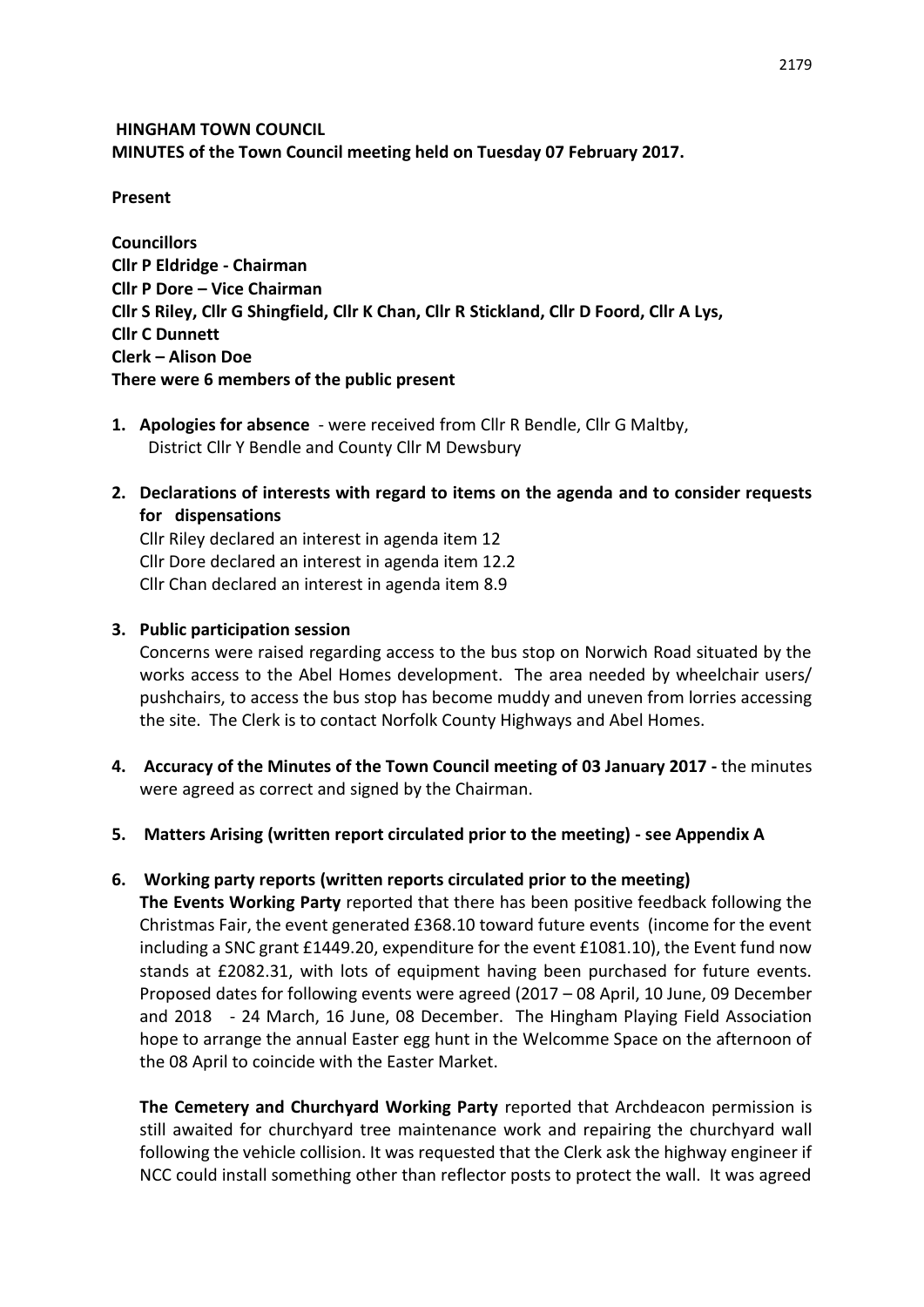to obtain a quotation for repairing/rebuilding the curved wall at the entrance to the churchyard.

# **7. Reports from representatives on external bodies**

- The Lincoln Hall Committee had not met.
- Concerns were raised regarding the potential closures of Wymondham and Attleborough Citizens Advice Centres
- The Playing Field Association reported that the hedge behind the tennis courts has been cut and the spring on the play area had been sawn off. £17,000 had been quoted to replace the play equipment.

#### **8. Correspondence**

- **8.1 Norfolk ALC - SAAA announcement of appointed auditors by county area 2017/18 - 2021/22**
- **8.2 Norfolk ALC - Norfolk Community Learning Services (**information to go in the Parish Magazine)
- **8.3 South Norfolk Council, Lisa Fountain - The Big Litter Pick 2017** (information to go in the Parish Magazine)
- **8.4 South Norfolk Council – Megan Towsey, Community governance review (consultation https://www.south-norfolk.gov.uk/boundary-and-pollingstation-reviews#open)**
- **8.5 Norfolk County Council-Call for volunteers to join the largest master composter team in the country** (information to go in the Parish Magazine)
- **8.6 Norfolk Parish Training & Support**, **Luisa Cantera - Norfolk PTS new subscription service**
- **8.7 Conor Sandford, Listing Co-ordinator - Historic England - Hingham War Memorial**
- **8.8 The Hingham Society, Tom Cowin speed restrictions –** (the Clerk has sent a full response to Mr Cowin)
- **8.9 Suzanne Brooks – Parking in Bond Street**

#### **9. District Councillor's report**

District Councillor Bendle was unable to attend the meeting.

# **10. County Councillor's report**

County Council Dewsbury was unable to attend the meeting.

# **11. Planning Decisions**

- 11.1 2016/2922 2 Baxter Road Hingham NR9 4HY
	- T1 Acer campestre Crown raise to  $\omega$ 3m; trim lower canopy back from adjoining outbuilding. T2 - Crataegus monogyna - Formative prune and reduce overall volume by 30% pull back from adjoining public footpath. T3 - Ailanthus altissima - Crown raise to 4.5m; remove 3x lower rising limbs over drive; reduce volume by @20%. T4 - Ailanthus altissima - Remove 3x lower lateral and rising limbs overhanging garden and public footpath; reduce volume by @20%. T5 - Acer davidii - Crown raise to @3.5m where overhanging garden and associated public footpath. T6 - Fagus sylvatica - Crown raise to @3.5m away from fence line. T7 - Corylus avellana - Coppice 2x conjoined hazels to existing stool level. T8 - Laurus nobilis - Trim away from associated birch tree stems. T9 - Crataegus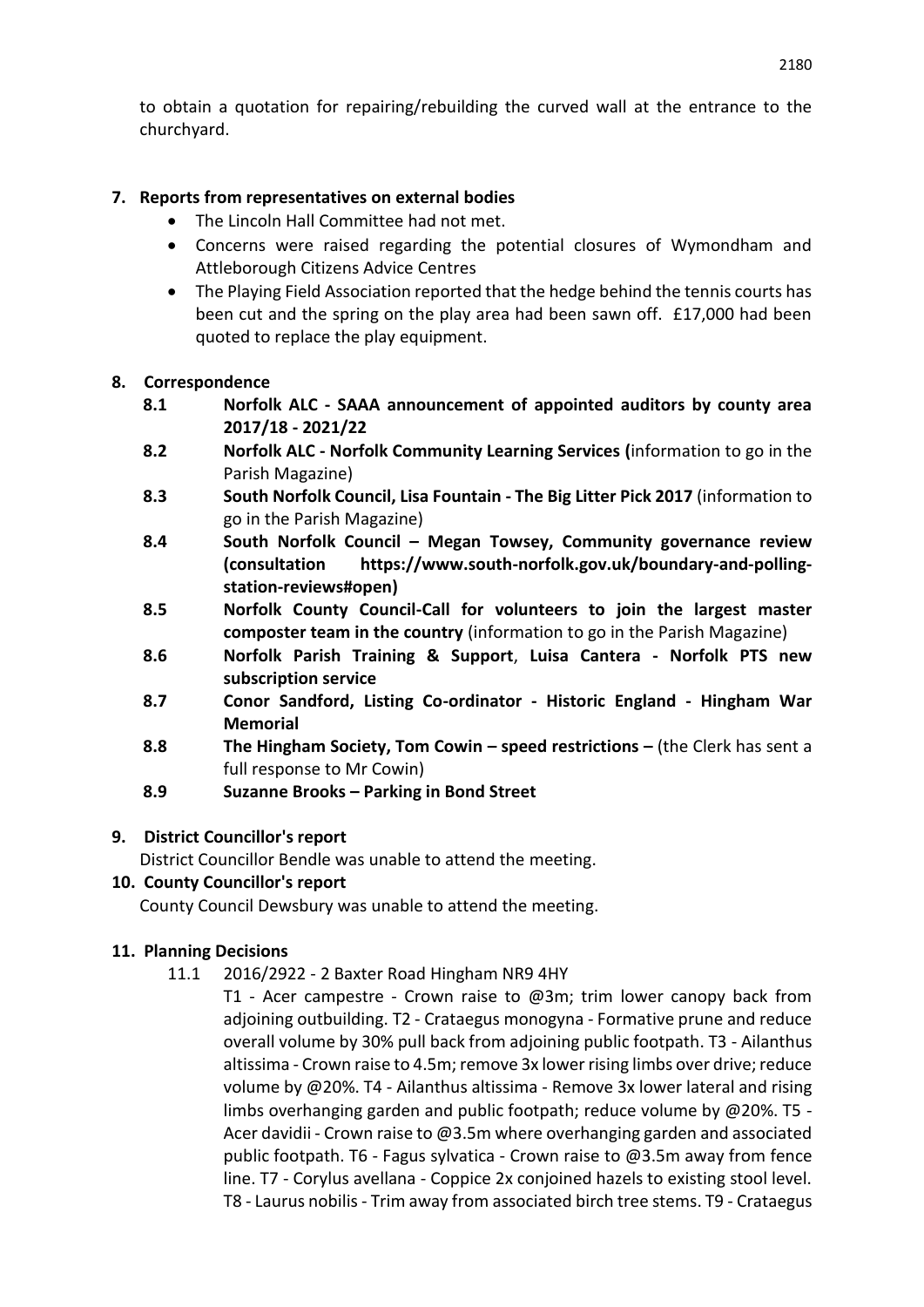monogyna - Seasonal prune by up to 10%. T10 - Crataegus monogyna - Seasonal prune by up to 10%. T11 - Betula pendula - Remove 2x lower lateral limbs clearing adjoining outbuilding. - No objections

- 11.2 2016/2900 3 Greenacre Road Hingham NR9 4HG Utility room extension to rear of dwelling Approval with Conditions
- 11.3 2016/2790 8 St Andrews Close Hingham NR9 4JT Single storey extension and alterations to dwelling Approval with Conditions
- 11.4 2016/2681 Land Adj To 12 Lincoln Close Hingham Norfolk Build a one bedroom bungalow linked with an extension to no.12 Lincoln Close. Approval with Conditions

#### **12. Planning Applications**

#### **(as notified by SNC for consultation)**

**12.1 2016/3022 - 18 Rectory Gardens Hingham Norfolk NR9 4RG First floor side extension over garage, plus two storey infill extension in front of garage.**  The Council agreed to recommend approval

#### **CLLR DORE LEFT THE ROOM FOR ITEM 12.2**

**12.2 2016/3010 and 2016/3011 - Market Place Hingham NR9 4AF Part change of use from mixed residential and retail use (Class C3 and A1) to a single dwelling house (Class C3). Internal and external alterations.**  The Council agreed to recommend approval

#### *(other applications where the Town Council is not a consultee)*

**12.3 2017/0044 and 2017/0006 St Andrews Lodge Attleborough Road Hingham NR9 4HP**

2017/0006 - 2x Beech Trees, T2 - Crown lift tree to approx 5m. T3 - Crown lift tree to approx 5m, reduce spread towards the house only by approx 3m to leave approx 12m. Remove 4 crossing branches up to 5 inches in diameter to prevent severe rubbing (work needed for the health of the trees).

2017/0044 - 1x Beech Tree, T1 - Removal of two lateral lowest limbs, cut back to the first available growing point, to crown lift the tree on the side of the garden. Removal of a third low lateral limb on the garden side to prevent further damage by rubbing.

#### **13 To discuss/agree the specification for the toilet refurbishment**

It was proposed and agreed to ask if there is a possibility that the current arrangements for the toilets could continue, rather than them being leased to Hingham Town Council.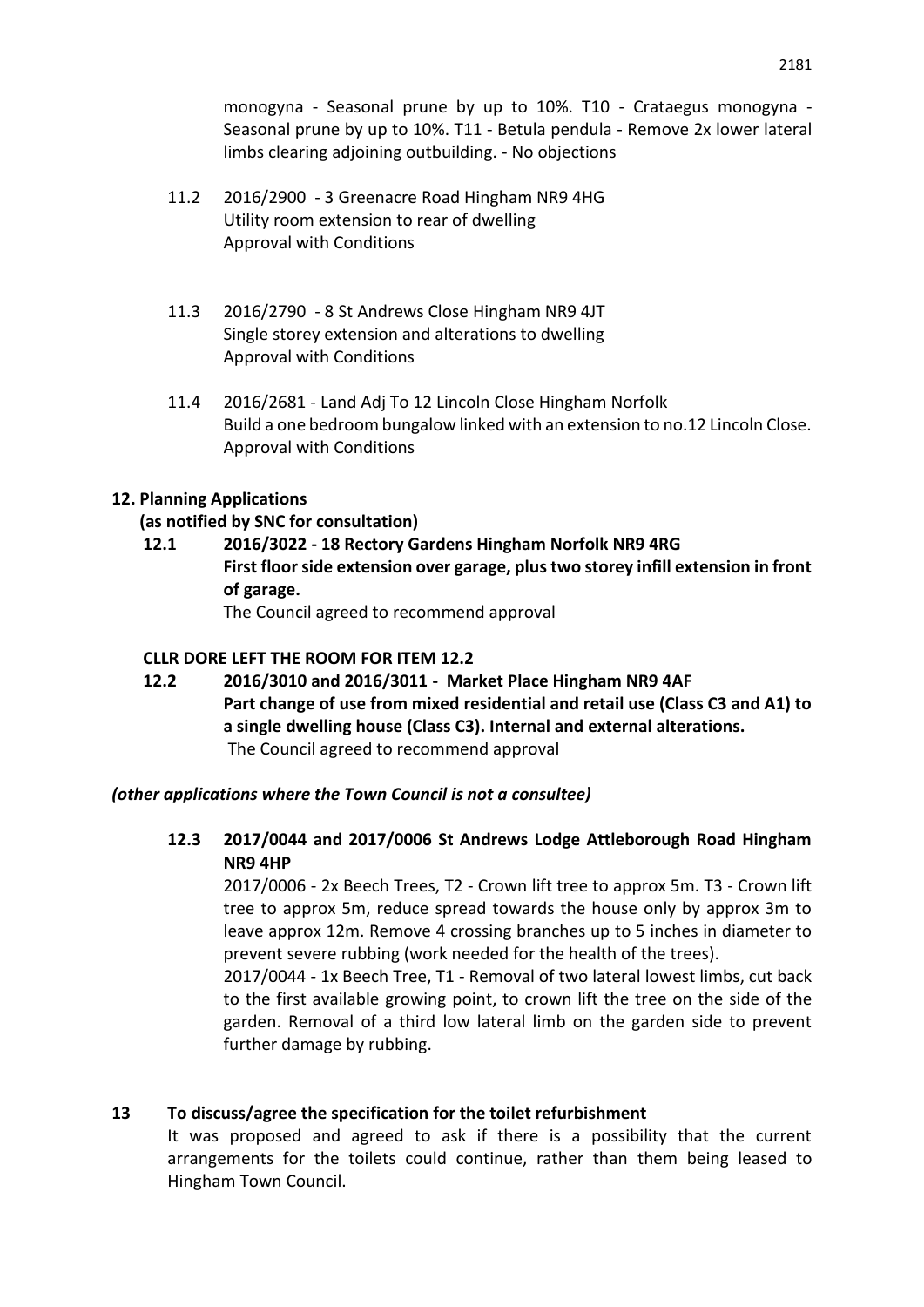Regarding the specification amendments were suggested to be fed back to South Norfolk Council (numbers of mirrors, soap dispensers, cleaning of exterior window frames, removal of signage, and reference to the sanitation bins).

## **14 To discuss the proposed increase in fees by South Norfolk Council for emptying the dog waste bins.**

The increase proposed by South Norfolk Council will see the fee payable by Hingham Town Council for dog bin emptying rise from £130.08 to £1100.

It was also noted that the quoted frequency of emptying the bins (twice a week) was doubtful.

It was proposed and agreed to undertake a review of the dog waste bins to see where they are situated and if any could be removed to reduce costs, (as bagged dog waste can be placed in the litter bins). The Clerk is to respond to South Norfolk Council regarding the charging increases.

It was also proposed and agreed to purchase some paint and to spray dog excrement left on the ground.

# **15. To receive an update on street light repair/replacement issues.**

The Clerk reported the location of the 6 remaining Green painted streel light columns, the 2 on Dereham Road are located next to BT telegraph poles, BT had advised that they do not permit electrical equipment on telegraph poles for safety reasons.

A lamp column on Chapel Street is leaning. A quotation to excavate, straighten and re-concrete column at £170.00 plus VAT has been offered by the maintenance contractor (K and M Lighting). It was agreed to accept the quotation and have this work undertaken.

A Concrete column on Stone Lane had been reported as badly cracked. A quotation to remove and dispose of existing concrete column, supply and install 5metre galvanised column, wire and fit Indo Air 1 plus 24 LED 25 watt lantern controlled by photo electric cell with dimming from midnight to 05.30am of 50% at £1295.41 plus VAT was offered by the maintenance contractor( K and M Lighting). This replacement would require work to also be undertaken by UK Power network at approximately £726 plus VAT. It was agreed to accept the quotation and have this work undertaken.

#### **16. Proposal to obtain quotations for a street light condition survey to be undertaken.**

It was agreed to request the visual inspection of lighting stock to be undertaken by the maintenance contractor (K and M Lighting) as per the contract, and to be notified of any defects requiring attention.

#### **17. Proposal to undertake a refurbishment of the Hingham town sign.**

Cllr Shingfield offered to commission this work with the artist who refurbished the Scoulton sign.

#### **18. Proposal to dissolve the Highways Working Party.**

Agreed. The length of time it takes for Norfolk County Council Highways to implement agreed highway work means that continuing with the working party was not appropriate.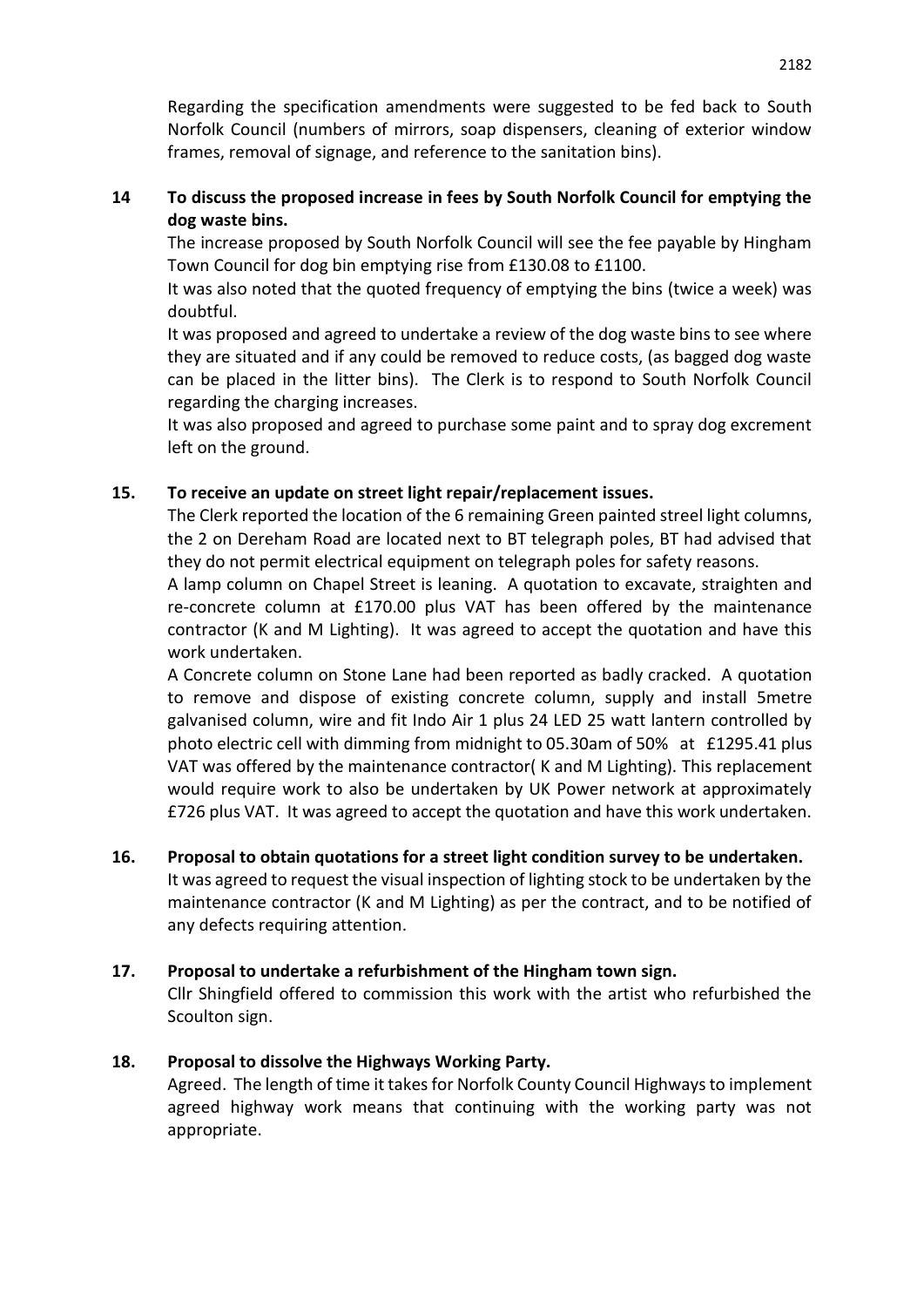# **19. Proposal to set up a Projects Working Group/Working Party.**

Agreed. It is envisaged that working groups will be set up to undertake specific projects and volunteers with a specific interest or skill appropriate to the project can be recruited as and when required.

**20. Reminder of the date/arrangements for the Annual Town Meeting – 18th April 2017** The Clerk will write to invite the societies and clubs. It is hoped that the Police Traffic Officer will attend the meeting as guest speaker. The Chairman is to compile a report, including a financial report for the meeting.

# **FINANCE**

# **21. To agree the date for the next meeting of Finance Committee.**

It was proposed and agreed to hold the next Finance Committee meeting on 21 February 2017.

#### **22. To receive suggestion for undertakings of the Finance Committee.**

A suggestion was made that a 3 year budget plan should be made and a request was made for "a copy of the accounts" for 2015/16 to enable a check of the figures on the audit form, the Clerk advised that councillors had received a copy of the accounts (income and expenditure for the year).

# **23. Accounts for Payment**

The Clerk explained an error on the agenda – and an additional invoice, for the community car scheme had been received - the accounts for payment were agreed as below - and cheques signed

| D Ramm(wages 5 weeks £879.05, binbags £1.79, cleaning products<br>£5.90) | £886.74         |
|--------------------------------------------------------------------------|-----------------|
| A Doe (wages £671.61, padlocks for SAM sign £14.49)                      | £686.16         |
| E-on                                                                     | £581.84         |
| <b>K</b> and M Lighting Services                                         | £294.19         |
| Euroffice (toilet paper)                                                 | £44.39          |
| <b>G Maltby (Christmas Fair first aid reimbursement)</b>                 | £50.00          |
| P Dore (Christmas Fair tea/coffee/biscuits etc reimbursement)            | £10.48          |
| Michelle Whelam (Christmas Fair Stall reimbursement)                     | (£10.48) £10.00 |
| Nest (Pension direct debit)                                              | £16.48          |
| <b>Community Car Scheme</b>                                              | £1641.78        |
| <b>TOTAL</b>                                                             | £4,222.06       |

# **24. 'Exclusion of the Press and Public under the Public Bodies (Admission to Meetings) Act 1960 to discuss the following matters:'**

Agreed – the Public were asked to leave at this point.

#### **25. To consider any quotations received for repairs to the churchyard wall** One quotation was received  $-$  it was proposed and agreed to accept this quotation from WHJ Howe – (£2950.00)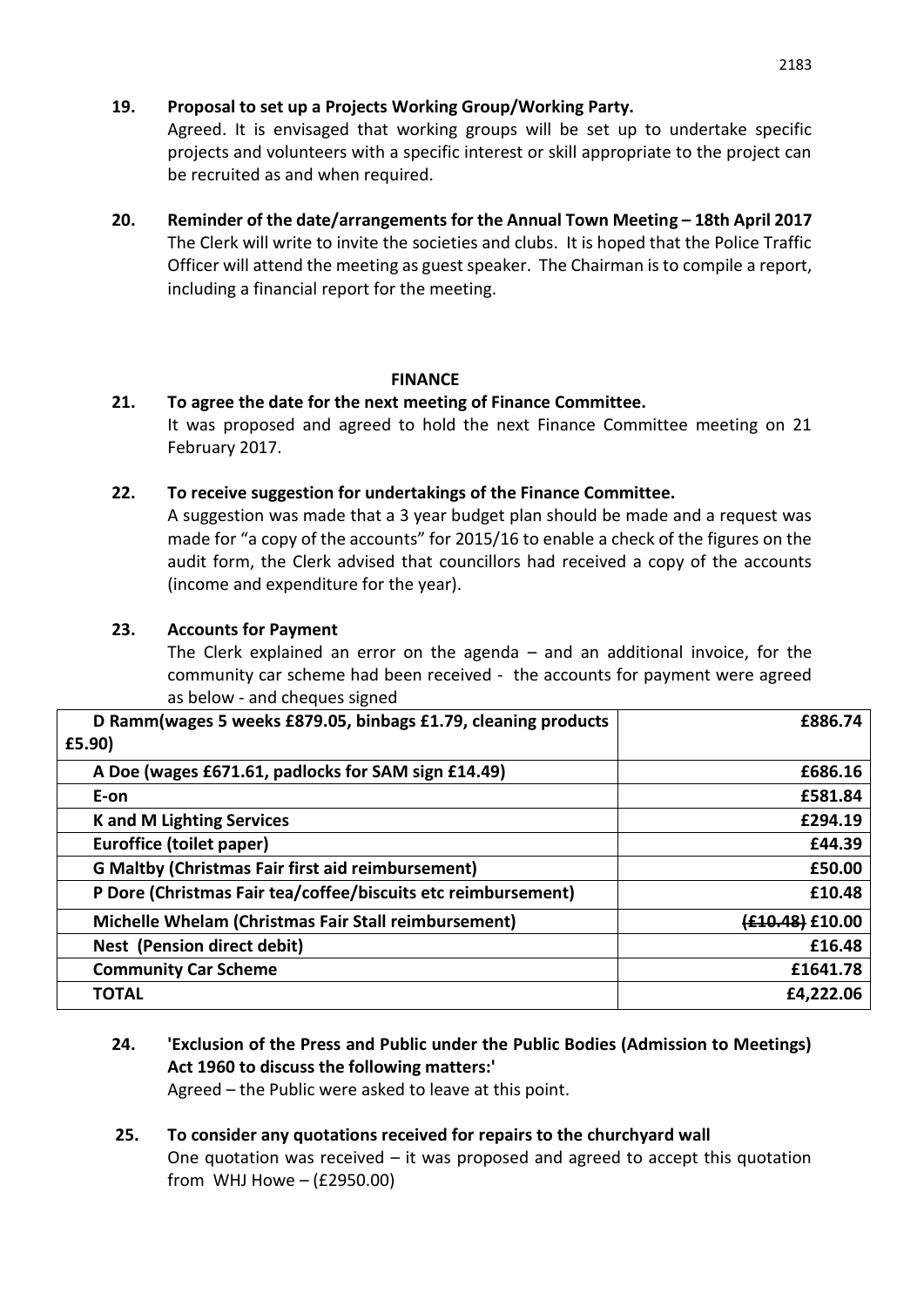# **26. To consider any quotations received for the replacement skate park sign**

Three quotations were received – it was proposed and agreed to accept the quotation from CIM Signs and Graphics (£49.00 plus VAT) for a flat backed sign (no poles) but to request holes drilled in each corner.

The meeting finished at 9.30pm

**Signed………………………………………………… 07 March 2017**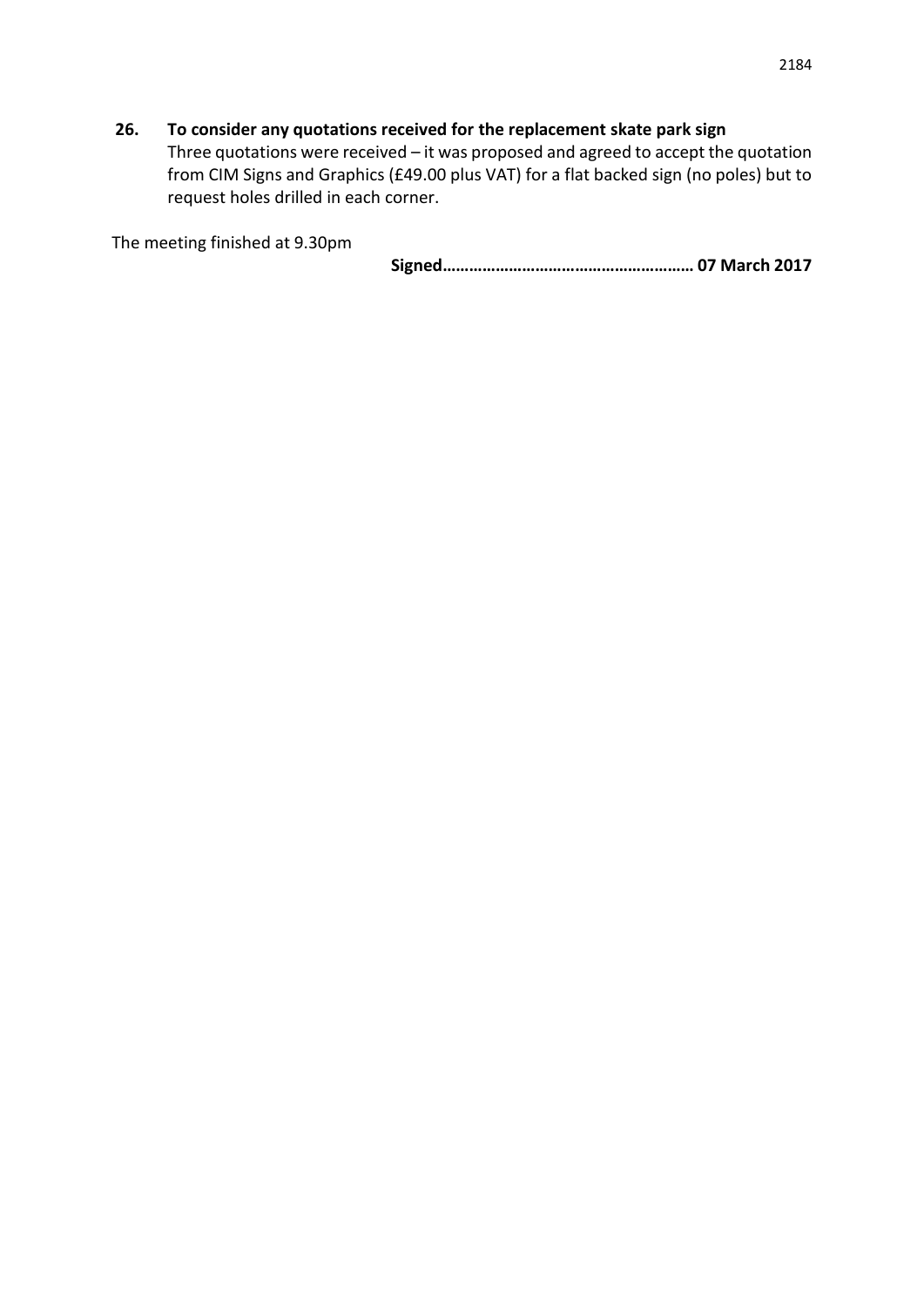# **Clerks Report for 07 February 2017**

| Min: | <b>Update</b>                                                                                                                                                                                                                                                                                                                                                                                                                                                                                                                                                                                                                                                                                                                                                                                                         |  |
|------|-----------------------------------------------------------------------------------------------------------------------------------------------------------------------------------------------------------------------------------------------------------------------------------------------------------------------------------------------------------------------------------------------------------------------------------------------------------------------------------------------------------------------------------------------------------------------------------------------------------------------------------------------------------------------------------------------------------------------------------------------------------------------------------------------------------------------|--|
|      | Matters Arising From the minutes of the meeting on 03 January 2017                                                                                                                                                                                                                                                                                                                                                                                                                                                                                                                                                                                                                                                                                                                                                    |  |
| 3    | Community Car Scheme - Alison Lys has advised that she is currently acting as co-ordinator, but<br>an advert has gone in the parish magazine asking for volunteers.                                                                                                                                                                                                                                                                                                                                                                                                                                                                                                                                                                                                                                                   |  |
| 6.5  | Parking on Bond Street (junction with Church Street) – a letter was sent to residents on Bond<br>Street and on Church Street regarding parking on the junction. These concerns have been raised<br>with Norfolk Police, who advised that it could be dealt with as dangerous parking but it would<br>be up to the officer in attendance at the time, and also with Norfolk County Council highways<br>who had advised that the Traffic Management Programme ( $TMP -$ the mechanism through<br>which lines, and limits were funded) funding was ceased as part of Norfolk County Council's<br>savings.                                                                                                                                                                                                                |  |
| 13   | The parish precept form has been sent to South Norfolk Council and confirmation of receipt<br>received.                                                                                                                                                                                                                                                                                                                                                                                                                                                                                                                                                                                                                                                                                                               |  |
|      |                                                                                                                                                                                                                                                                                                                                                                                                                                                                                                                                                                                                                                                                                                                                                                                                                       |  |
|      | <b>Other Updates</b>                                                                                                                                                                                                                                                                                                                                                                                                                                                                                                                                                                                                                                                                                                                                                                                                  |  |
|      | Parish Partnership Funding - the application has been submitted to Norfolk County Council for<br>funding to pave the edge of the south green in the Market Place. The Clerks report in the Parish<br>Magazine has requested comments regarding this proposal. Following concerns raised<br>regarding the Councils powers - the Clerk is to check with NALC regarding the power to provide<br>a pavement and the effect of providing a pavement with reference to the Inclosure<br>Act/Commons Act - Awaiting response from NALC                                                                                                                                                                                                                                                                                       |  |
|      | The Clerk has advised the resident that they would have to obtain permission from Norfolk<br>County Council to site a mirror on the highway - Highways have since advised that they do not<br>give such permissions - The Clerk has asked the Co-op construction manager is the hoarding can<br>be re-positioned - awaiting response. - chased - still awaiting response.                                                                                                                                                                                                                                                                                                                                                                                                                                             |  |
|      | Internal Audit - notification of the invitation for tenders has been placed in the parish magazine<br>- the Clerk will contact Luisa Cantera to ask if she wishes to submit a tender. Tenders to be<br>received my mid February                                                                                                                                                                                                                                                                                                                                                                                                                                                                                                                                                                                       |  |
|      | The Clerk has contact TTSR Ltd to advise that their quotation to rectify the leaning gravestones<br>in the cemetery was successful. Site visit to mark the plots is scheduled for 9 <sup>th</sup> Feb                                                                                                                                                                                                                                                                                                                                                                                                                                                                                                                                                                                                                 |  |
|      | Church Yard overgrowth and tree works $-$ the application for tree works has been approved<br>by SNC - awaiting advice from Rev. Colin Reed                                                                                                                                                                                                                                                                                                                                                                                                                                                                                                                                                                                                                                                                           |  |
|      | Highway matters -the broken directional sign on Bond Street, has been fixed.                                                                                                                                                                                                                                                                                                                                                                                                                                                                                                                                                                                                                                                                                                                                          |  |
|      | Speedwatch - The forms have been sent to Norfolk Police (although some volunteer forms are<br>still awaited) – The clerk has met with the volunteer co-ordinator who is keen to get the scheme<br>up and running. The Clerk has requested confirmation from the police speedwatch training co-<br>ordinator that the volunteer will be able to work within the 20mph limit with reference to the<br>reply from PCC Lorne Green, this matter is going to be discussed at the next Norfolk Safety<br>Camera Partnership Operational Group in February.<br>Extension to the speed limit – No further updates on time scales for the implementation of the<br>scheme have been received from NCC - Norfolk police have raised concerns over the scheme<br>due to no traffic calming measures being included in the scheme |  |